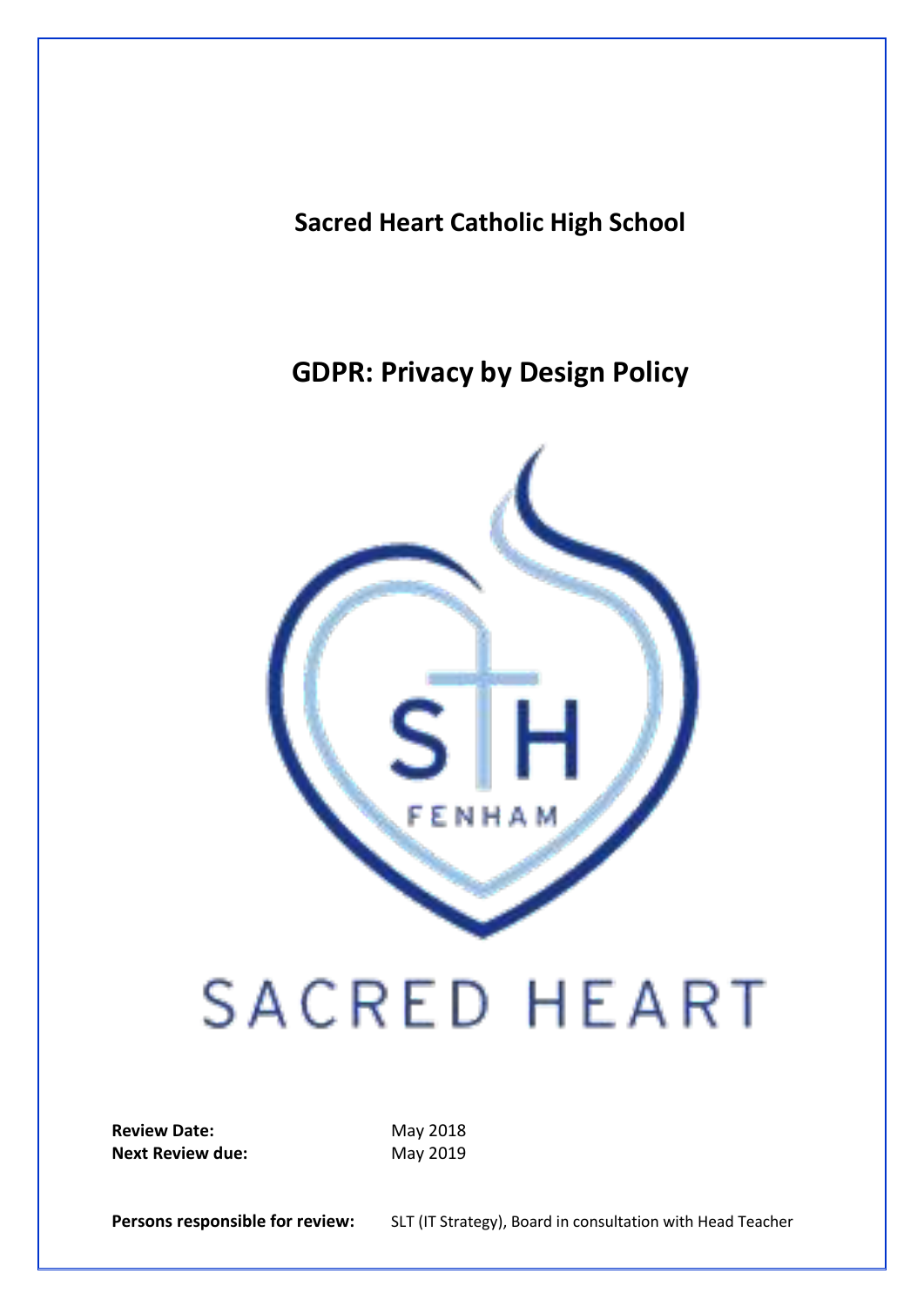# **Data Protection by Design and Default Policy**

Under the General Data Protection Regulation (GDPR), the school has a general obligation to implement technical and organisational measures to show that we have considered and integrated data protection into our processing activities.

Privacy by design should be a key consideration in the early stages of any project and should continue throughout its lifecycle. This allows schools to minimise privacy risks and builds trust. By designing projects, processes, products and systems with privacy in mind at the outset can lead to benefits which include:

- Potential problems are identified at an early stage.
- Increased awareness of privacy and data protection across the school.
- The school are more likely to meet their legal obligations and less likely to breach GDPR.
- Actions are less likely to be privacy intrusive and have a negative impact on individuals.

There are 7 foundational principles of privacy by design

- 1. Proactive not reactive
- 2. Privacy as the default setting
- 3. Privacy embedded into design
- 4. Full functionality Positive-sum, no zero-sum
- 5. End-to-End security Full lifecycle protection
- 6. Visibility and transparency
- 7. Respect for user privacy

## **1. Proactive not reactive**

The Privacy by design approach is characterised by being proactive rather than reactive. By using this approach, the school will anticipate and prevent privacy invasive events before they happen. This approach means that the school are not waiting for a privacy risk to materialise, nor does it offer remedies for resolving privacy infractions once they have occurred – it aims to prevent them from occurring. In short privacy by design comes before the fact, not after.

## **2. Privacy as the default setting**

Privacy by design seeks to deliver the maximum degree of privacy by ensuring that personal data are automatically protected. If an individual does nothing, their privacy still remains intact. No action is required on the part of the individual to protect their privacy.

## **3. Privacy embedded into design.**

Privacy by design is embedded into the design of school practices. It should not be a bolted add on, after the fact. The result is that privacy becomes an essential component of the core functionality being delivered. Privacy becomes integral to school practices.

## **4. Full Functionality – Positive-Sum, not Zero-Sum**

Privacy by design seeks to accommodate all legitimate interests and objectives in a positive-sum win-win manner, not through a dated, zero-sum approach, where unnecessary trade offs are made. Privacy by design avoids the pretence of false dichotomies, such as privacy vs. security – demonstrating that it is possible to have both.